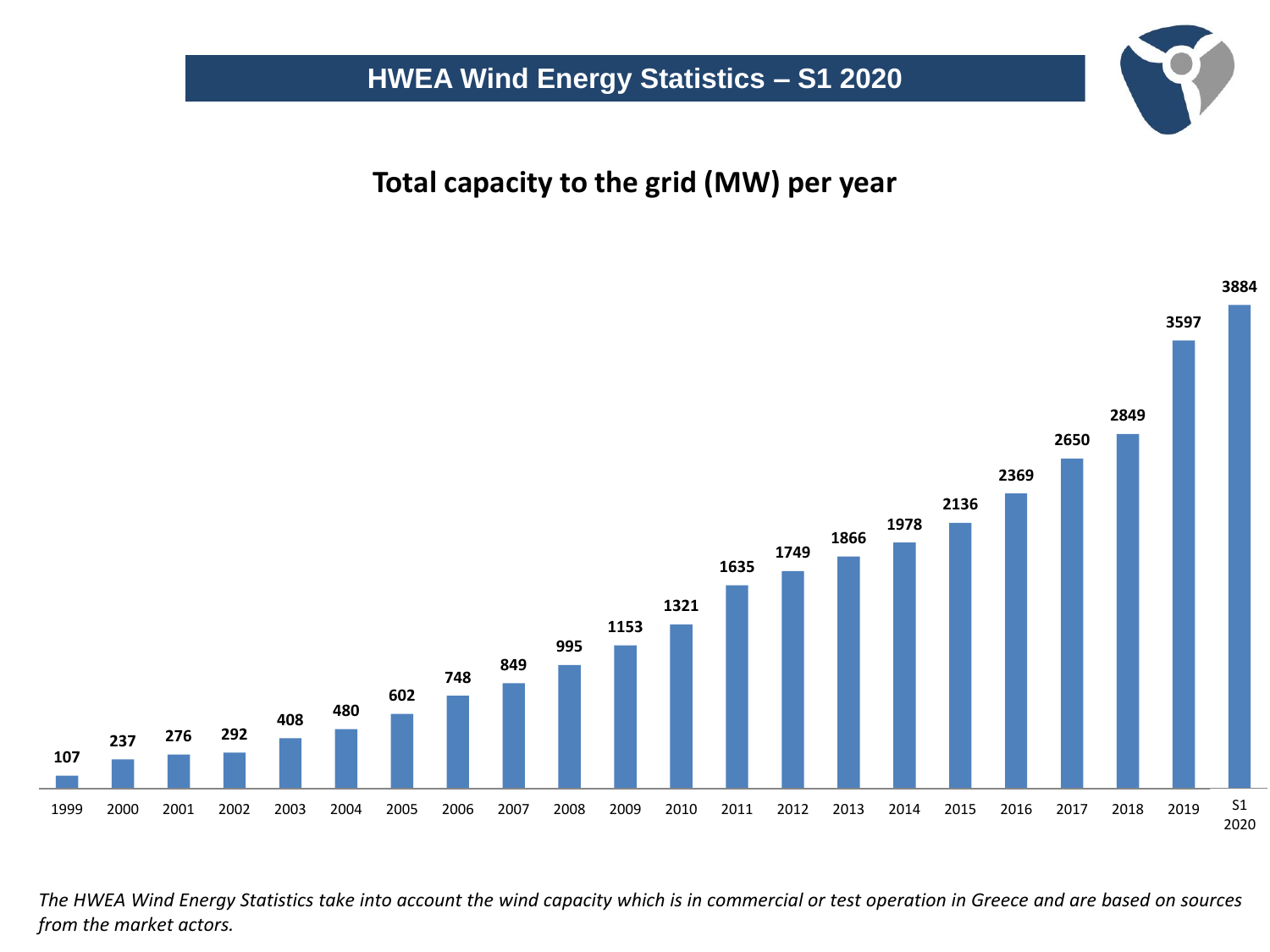#### **Capacity (MW) per region**

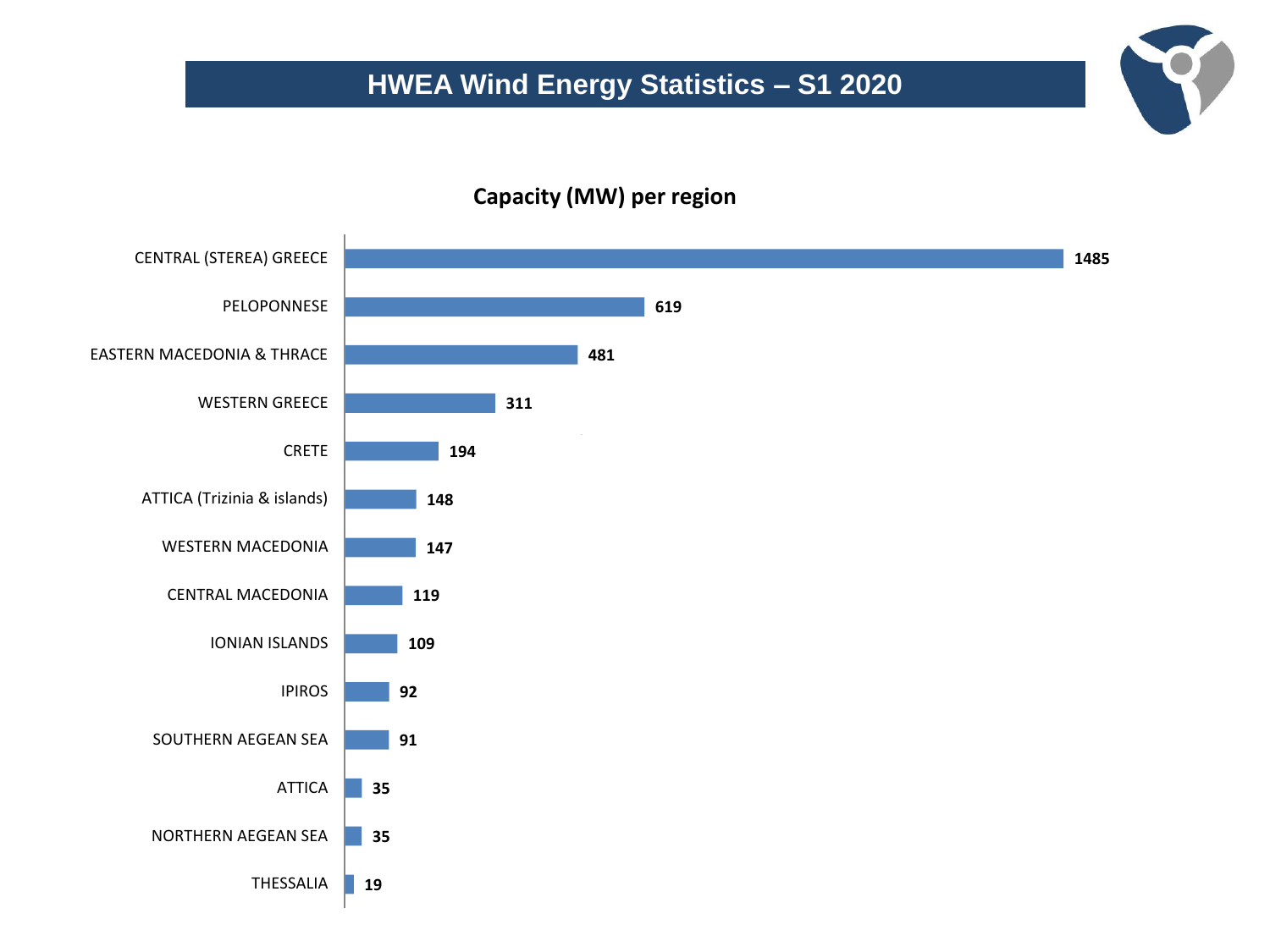

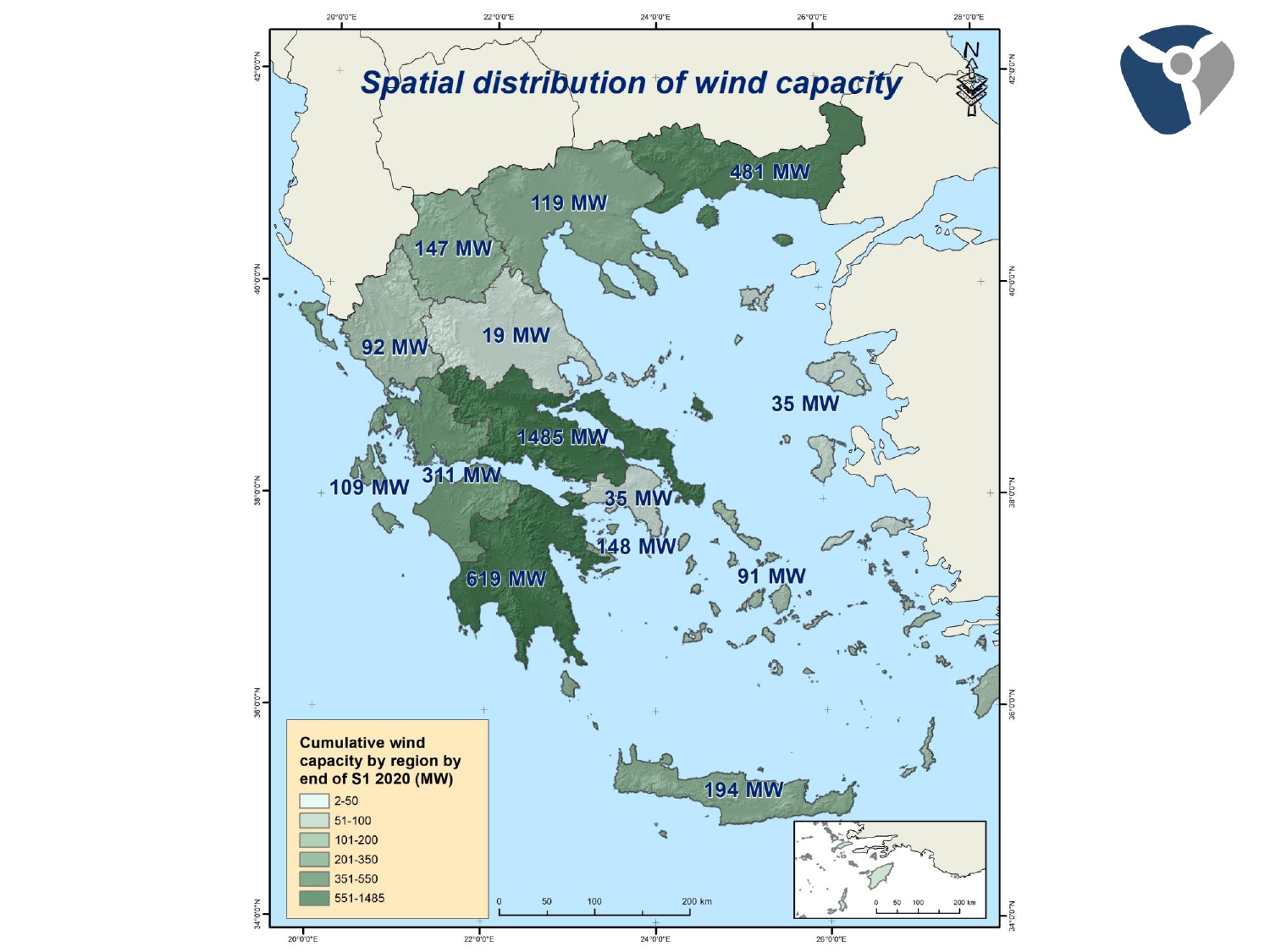#### **Capacity (MW) per wind energy producer (>60MW)**

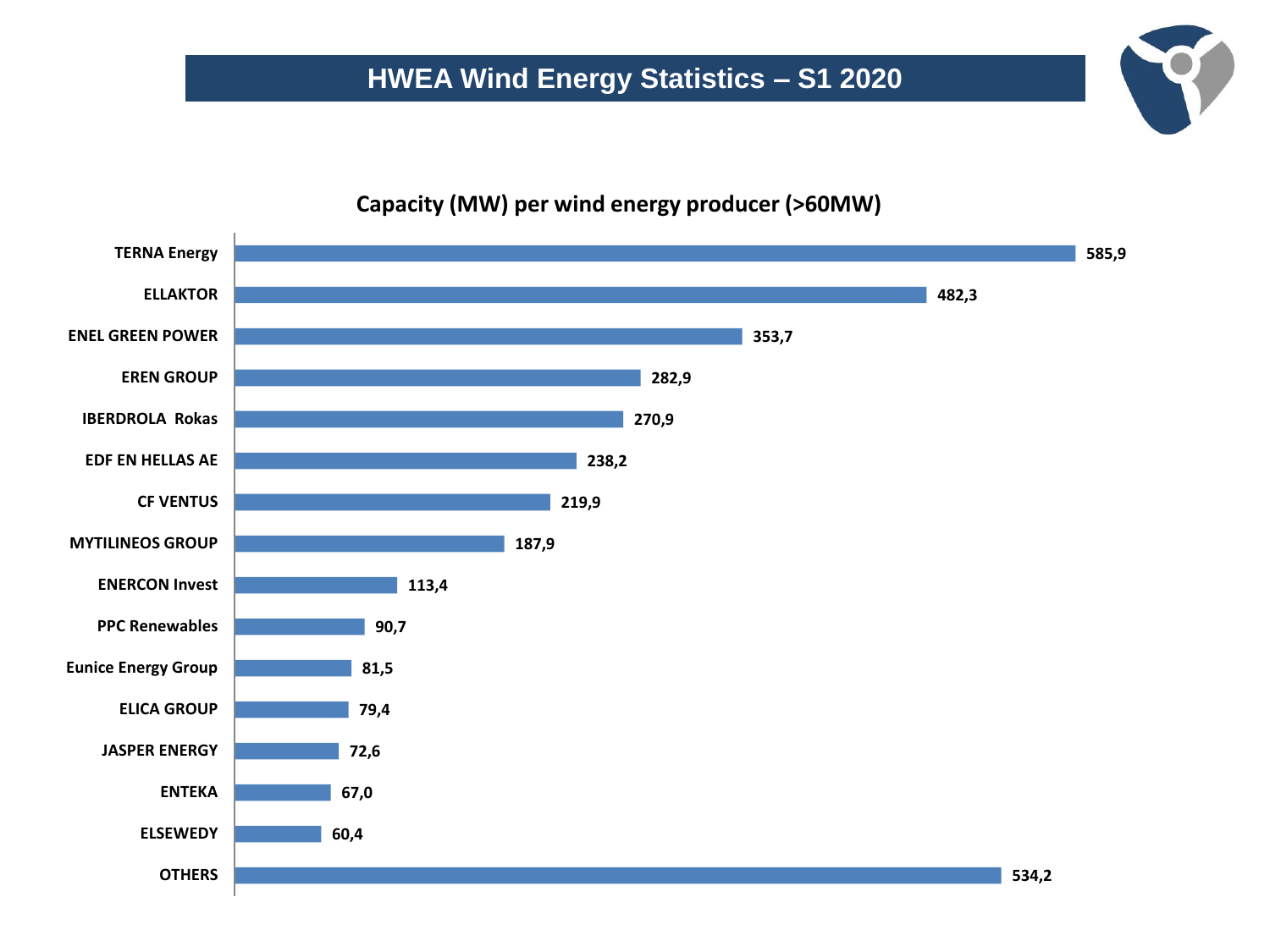

1989 1990 1991 1992 1993 1994 1995 1998 1999 2000 2001 2002 2003 2004 2005 2006 2007 2008 2009 2010 2011 2012 2013 2014 2015 2016 2017 2018 2019 2020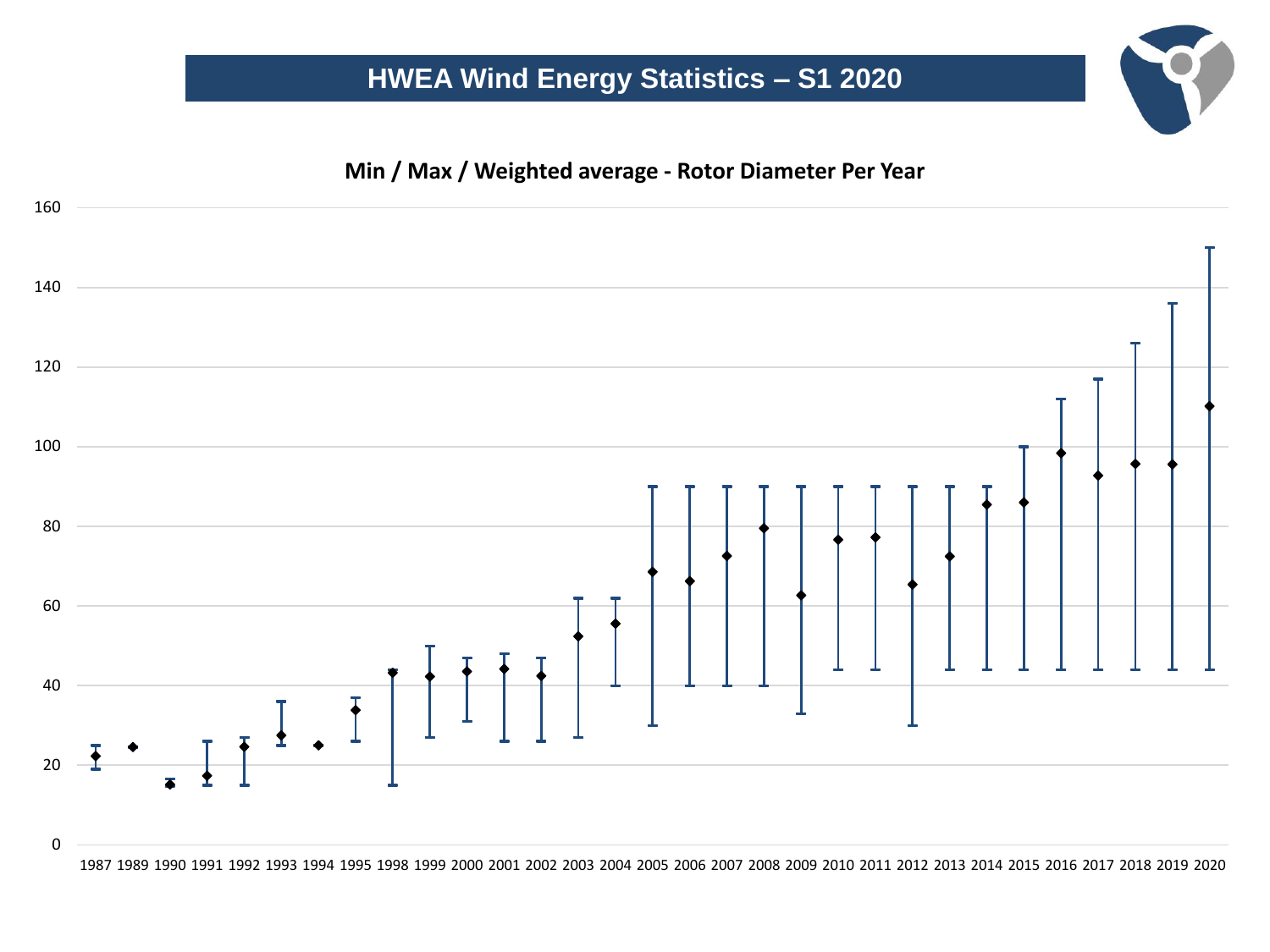## **Capacity (MW) per year per manufacturer**



**ACCIONA ENERCON NEG Micon NORDEX VESTAS OTHERS SGRE EWT LEITWIND GE Renewable Energy**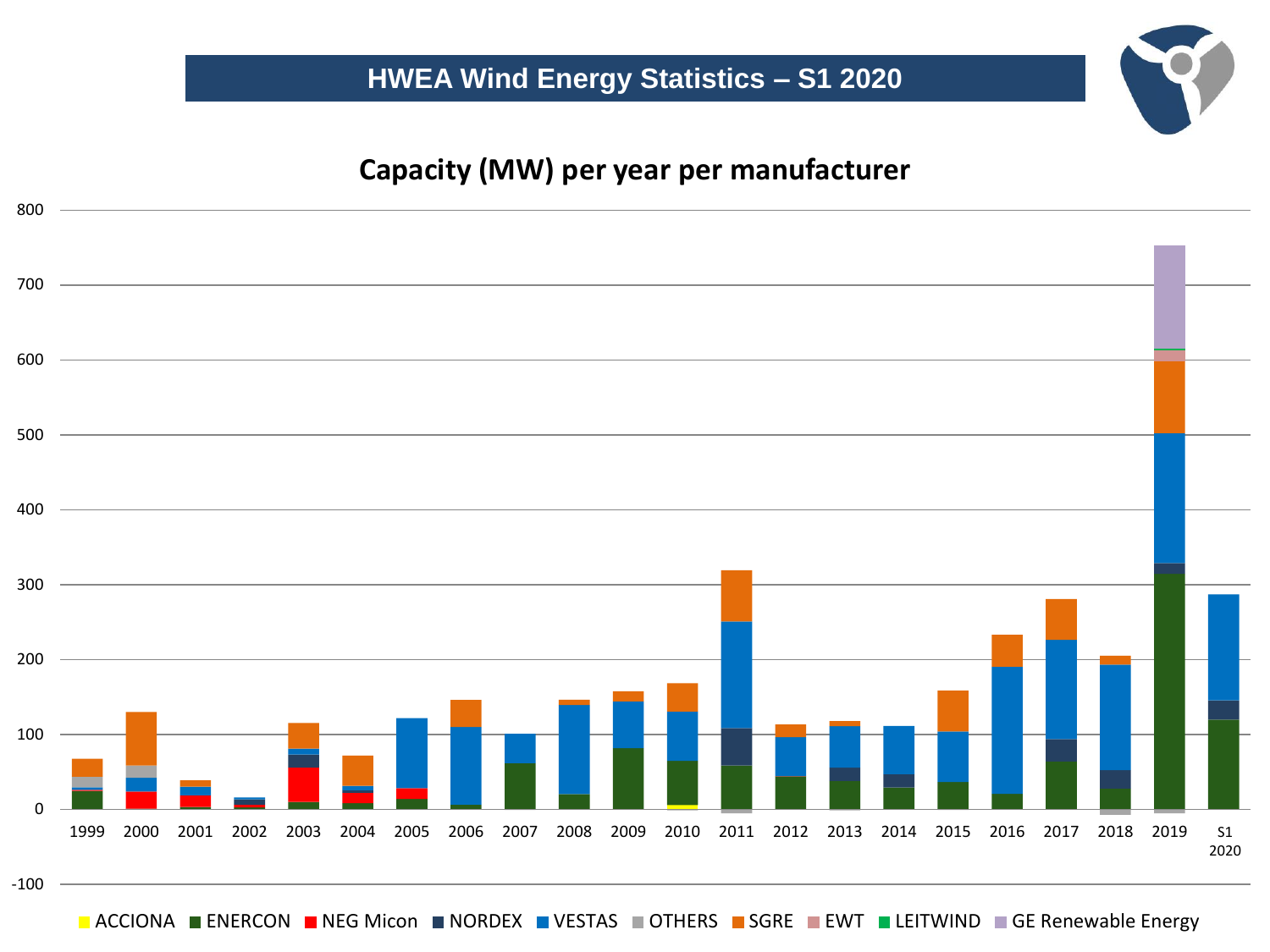**2019 Installed MW per manufacturer S1-2020 Installed MW per manufacturer (total new capacity 727,5 MW) (total new capacity 287,3 MW)** 





**2019 : 752,7 MW**